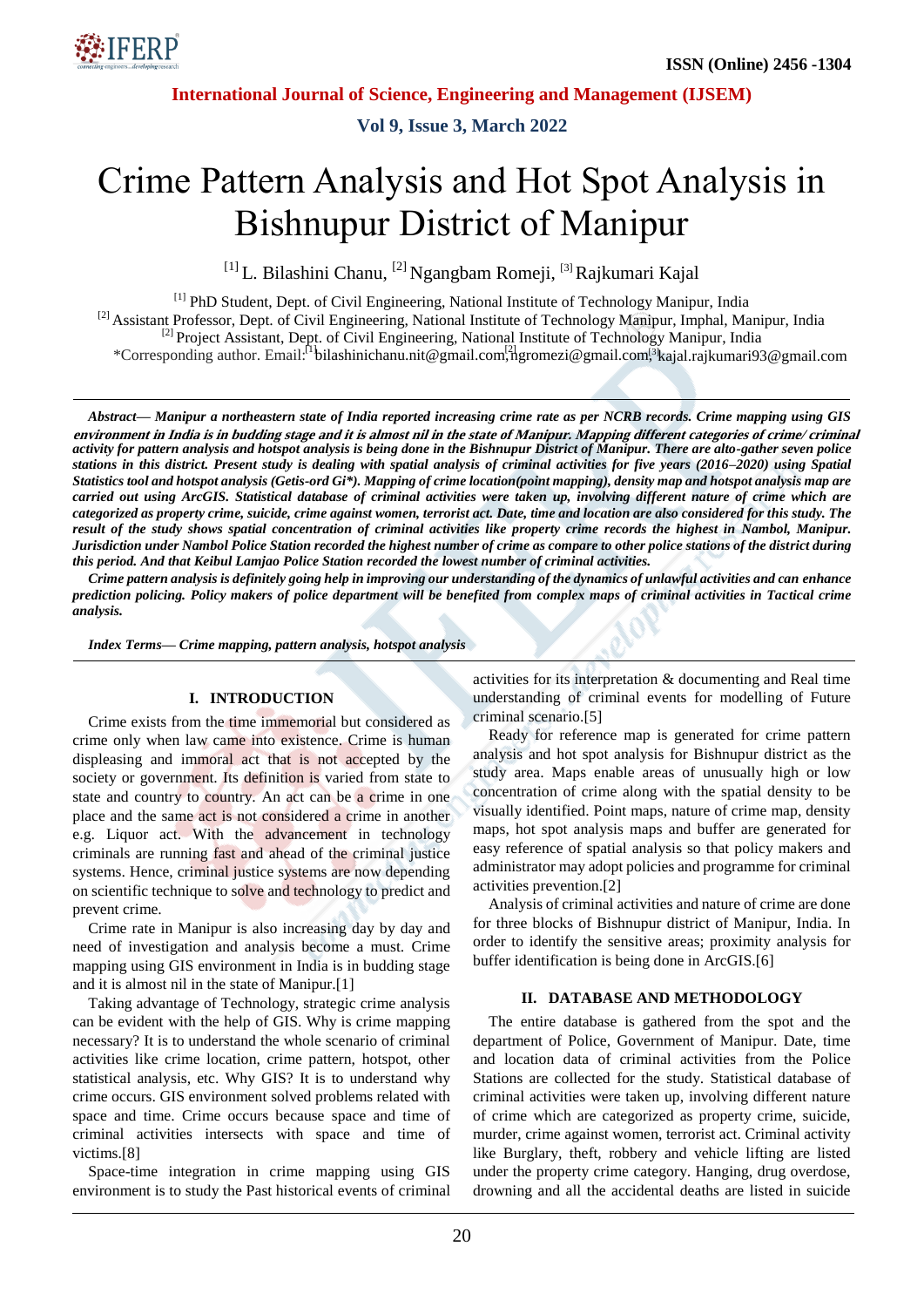

**Vol 9, Issue 3, March 2022**

category. All criminal acts like molestation, domestic violence, sexual assault, rape are listed in crime against women category. Criminal act like bomb explosion, encounter, drug trafficking and kidnaping are listed as terrorist act. Homicide by shooting, stabbing, strangulation, beating etc. are considered murder category.[3]

Some of the location data are taken on the spot using GPS while others are located on the google earth. Present study is dealing with spatial analysis of criminal activities for five years (2016–2020) using Spatial Statistics tool and spatial analyst tool. Hotspot analysis using Getis-ord Gi\* was performed. Mapping of crime location(point mapping), density map etc. are carried out using ArcGIS. Buffer of 500m is obtained for hotspot area. The model helps to identify spatial concentration of crimes in the district of Bishnupur.[7]

#### **III. STUDY AREA**

Bishnupur is one of the district of Manipur in Indian northeastern states Stretching between 93.43 degree E and 93.53 degree E Longitudes and 24.18 degree N and 24.44 degree N Latitudes, the total geographical area of the District is 496 Sq. Km. (https://bishnupur.nic.in/) Bishnupur district comprises of three sub divisions/blocks as Moirang, Bishnupur, and Nambol and has seven Police Stations (PS) viz. Bishnupur PS, Nambol PS, Moirang PS, Kumbi PS, Loktak PS, Keibul Lamjao PS, and Women PS. Its Population is 237,399 [2011]. Total population of Nambol block is 61882, population of Moirang block is 112,739 and that of Bishnupur block is 62.778. It is just around 15Km from Imphal (kangla). It is one of the biggest business centre of Bishnupur district.[4]



| Figure 1. Study area. |  |  |  |
|-----------------------|--|--|--|
|-----------------------|--|--|--|

#### **IV. RESULT**

Spatial and statistical analysis of databases is performed in GIS platform. It was found that property crime is the most abundant crime in the district during 2016- 2020. The study analyzed Nambol block area; it shows as hotspot area as compared with other two blocks. Crime is found to be clustered in Nambol area especially in Nambol bazar and Oinam bazar areas with high concentration of property crime and terrorist act. Property crime followed by the terrorist act is the highest criminal activity taken placed in the district. Same pattern is followed in Nambol block too. Suicide is the least occurred crime in the district. In order to identify the sensitive areas; proximity analysis for buffer identification is being done. From the 500m buffer map we can see that most of the crime buffer area overlaps with each other. It shows that crime occurrence is very congested towards each other.

#### **V. CONCLUSION**

Criminal activities are most frequented in the jurisdiction of Nambol block during the five year duration of 2016 to2020 considered for present study. However, Police stations viz. Kumbi Police station, Loktak Police Station and Keibul Lamjao Police Station recorded very less number of crimes hence included under Moirang block. Women Police Station is included in Bishnupur block for the study. Nambol Police station is taken as crime incidence for Nambol Blok. There is congestion of dwelling in Nambol region. Nambol is also one of the biggest business centre of Bishnupur district and nearest to Imphal, the capital city of Manipur.

Analysis of criminal activities and nature of crime are done for the three blocks in the Bishnupur district of Manipur, India. New police outposts or frequency of police patrol may increase in or around Hot Spot areas or in the buffer region Nambol block. This will also be helpful in adopting preventive measures in the district. A concrete idea about criminal activities in the district will be gained by crime analyst and policy maker from the present study.

| Table 1. Number of crime category wise in three blocks |                      |               |                 |                |                 |  |  |
|--------------------------------------------------------|----------------------|---------------|-----------------|----------------|-----------------|--|--|
| <b>SUB-DIVISION</b>                                    | <b>CRIME AGAINST</b> | <b>MURDER</b> | <b>PROPERTY</b> | <b>SUICIDE</b> | <b>TERRORIS</b> |  |  |
| (block)                                                | <b>WOMEN</b>         |               | <b>CRIME</b>    |                | <b>TACT</b>     |  |  |
| <b>NAMBOL</b>                                          | 35                   | 22            | 172             |                | 68              |  |  |
| <b>BISHNUPUR</b>                                       |                      |               | 81              |                | 28              |  |  |
| <b>MOIRANG</b>                                         | 10                   |               | 37              |                |                 |  |  |
| <b>TOTAL</b>                                           | vі                   |               | 290             | 20             | 103             |  |  |

**Table 1. Number of crime category wise in three blocks**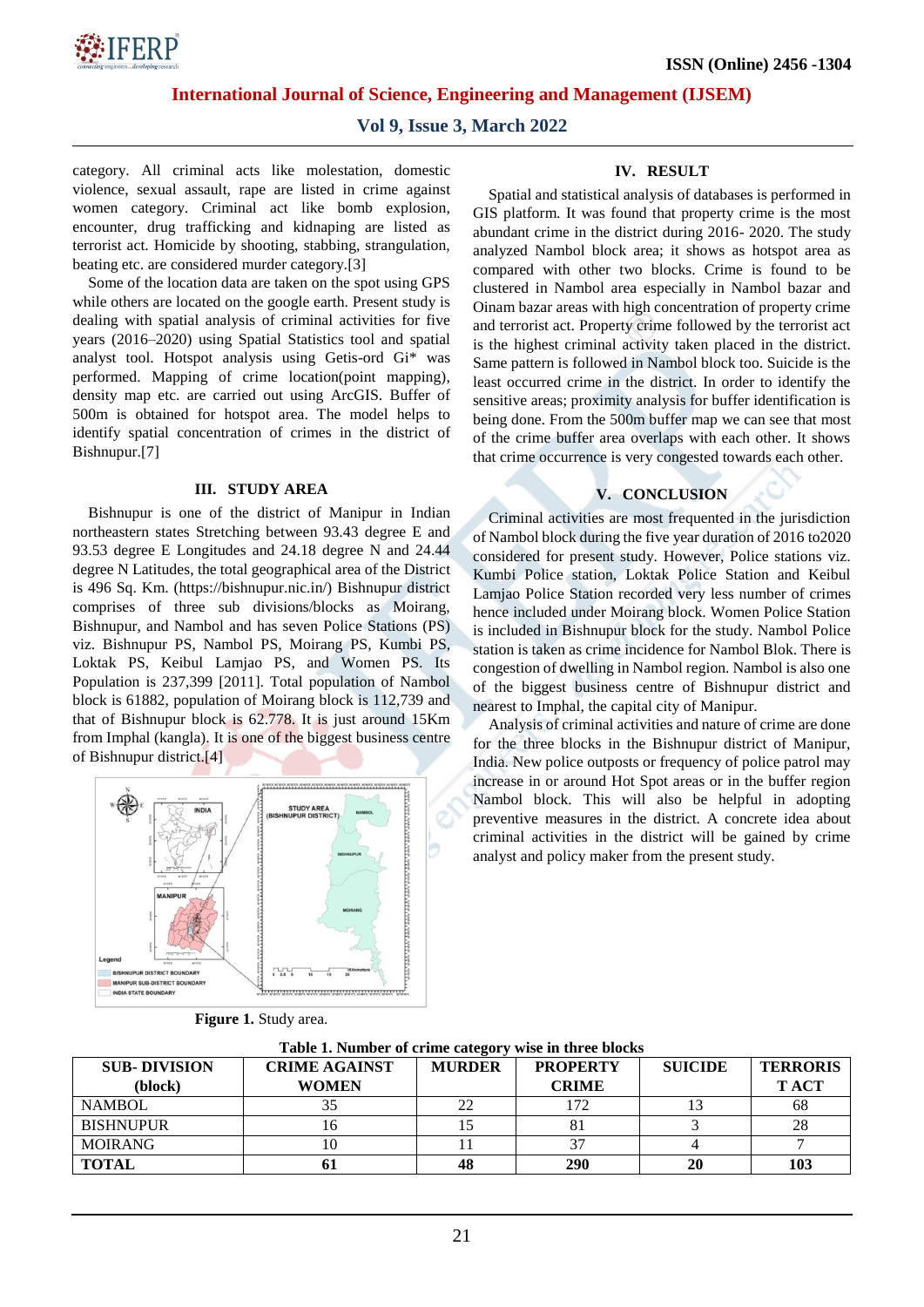

**Vol 9, Issue 3, March 2022**



Figure 3(c). Pattern analysis for crime against women in Bishnupur district.

in Bishnupur district.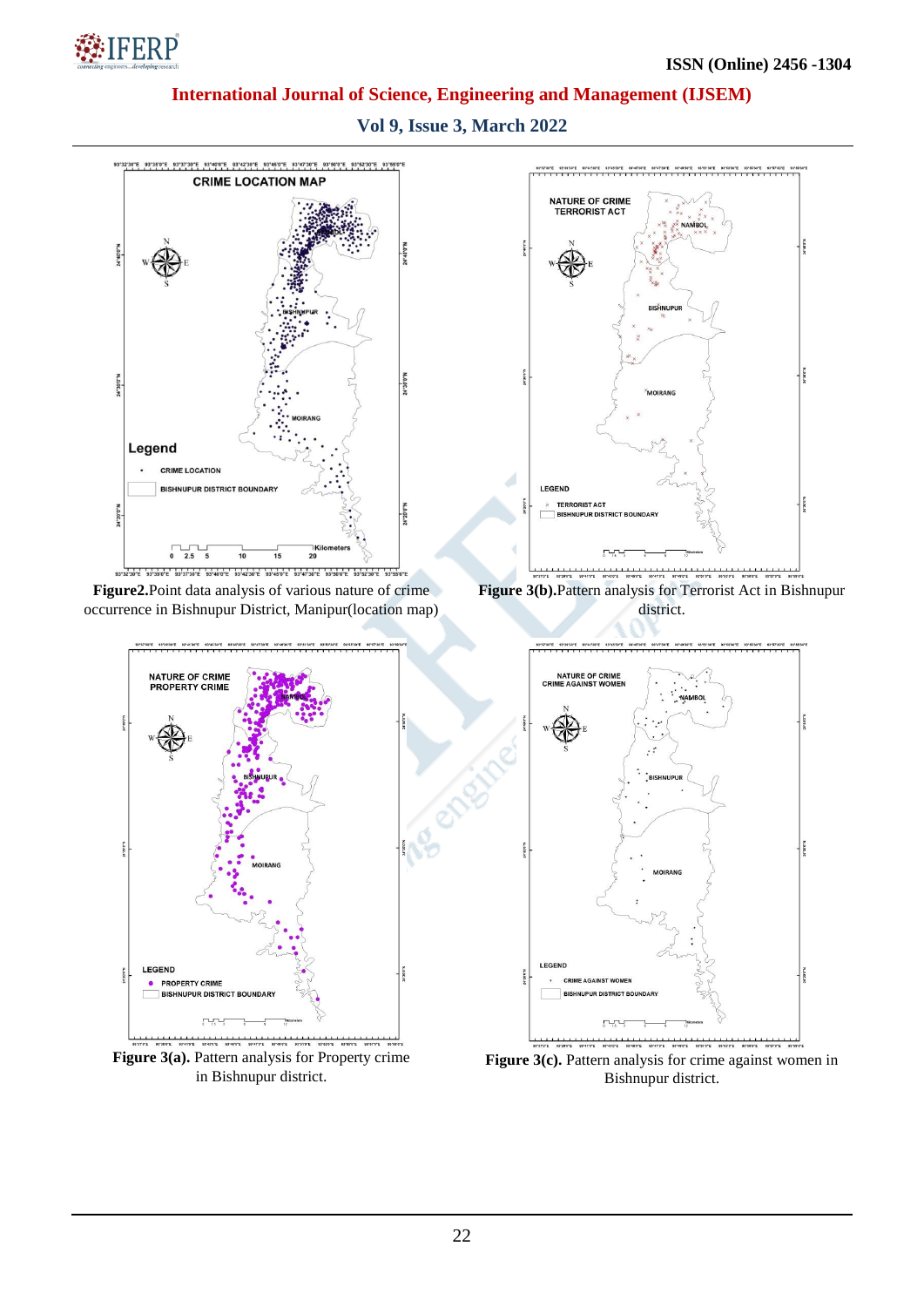

**Vol 9, Issue 3, March 2022**



Manipur using Getis- Ord- G\* method.